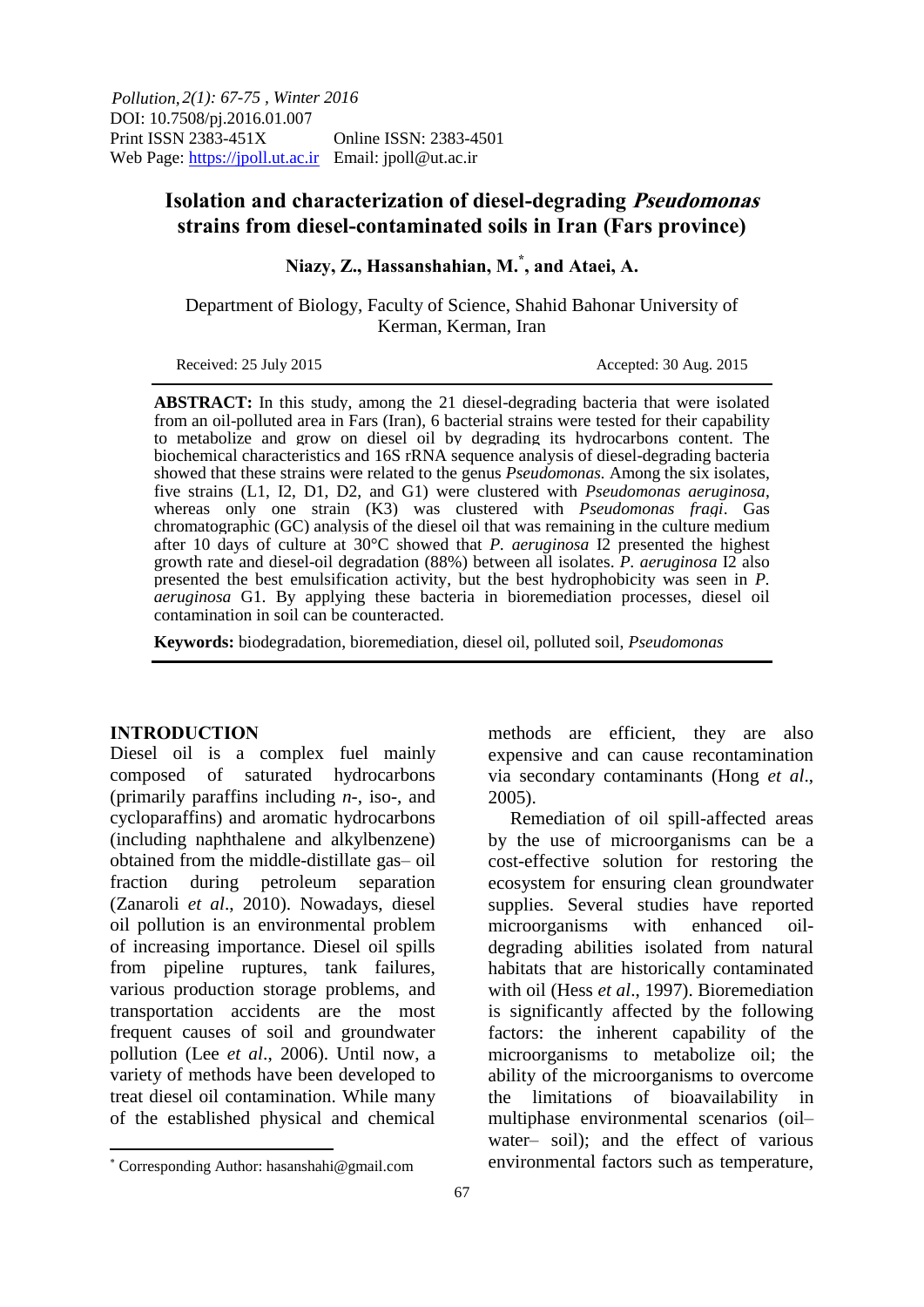pH, nutrients, and electron acceptor availability of the microorganisms (Mukherji and Vijay, 2002). Some *Pseudomonas* species can metabolize chemical pollutants in the environment; therefore, they can be used in the process of bioremediation. Moreover, the *Pseudomonas* species, in general, grow rapidly and are particularly renowned for their ability to metabolize an extensive number of substrates such as toxic organic chemicals, including aliphatic and aromatic hydrocarbons (Edward *et al*., 2006).

The aim of this study was to study the microbial strains isolated from dieselpolluted soils of five regions of Fars province, Iran for their characteristics such as morphology, capability to metabolize and grow on diesel, hydrophobicity, and extracellular emulsifying activity.

## **MATERIALS AND METHODS**

## **Sampling**

For the isolation of diesel-degrading bacteria, soils samples were collected from five contaminated stations in the Fars province (Iran): Greenhouse's Moshkan (Fars, 37°30'N; 49°15'E; Sample D), White Cement Factory Neyriz (Fars, 47°30N; 31°15E; Sample G), Diesel Tanker's Shahrak (Moshkan, Fars, 24°10N; 34°18E; Sample I), Chemical Industry Shiraz (17°50'N; 22°19'E; Sample K), and Diesel Tanker's Moshkan (Fars, 67°10N; 69°19E; Sample L). Soils samples (50 g) were taken from 1 to 10 cm below the surface of land using a sterile knife. The samples were collected in sterile jars, placed on ice, and transported immediately (within 30 min) to the laboratory for further analysis.

## **Total count of heterotrophic and dieseldegrading bacteria in collected samples**

For the enumeration of heterotrophic and diesel-degrading bacteria, soil samples were serially diluted and plated  $(100 \mu l)$  on Nutrient Agar (NA) and Bushnell Hass

(BH) agar media, respectively. All plates were incubated at  $30 \pm 1$  °C. After 2 days, the numbers of colonies grown were counted (Hassanshahian *et al*., 2013). Results were expressed as colony forming units per one gram of soil (CFU  $\text{gr}^{-1}$ ).

## **Isolation and selection of dieseldegrading bacteria**

BH medium with 1% (v/v) diesel oil (Iranian diesel) as a sole carbon and energy source was used for the isolation of dieseldegrading bacteria. BH medium contained (per liter of distilled water): 0.2g  $MgSO<sub>4</sub>7H<sub>2</sub>O$ ,  $0.02g$  CaCl<sub>2</sub>2H<sub>2</sub>O,  $1.0g$  $KH_2PO_4$ ,  $1.0g$   $K_2HPO_4$ ,  $1.0g$   $NH_4NO_3$ ,  $0.05g$  FeCl<sub>3</sub>. For preparing the solid media, Bacto Agar (Difco)  $(15 \text{ g/l})$  was added to the BH medium (Atlas, 1995). A portion of each soil sample (5g) was added to Erlenmeyer flask containing 100 ml of the BH medium, and the flasks were incubated for 10 days at  $30\pm1\degree C$  on rotary shaker (180 rpm, INFORS AG, Switzerland). From this soil slurry, 5 ml aliquots were transferred into the fresh medium. After a series of two further subcultures, inoculum from each flask was streaked out and later, the phenotypically different colonies from the BH agar medium were purified by culturing on BH agar medium. The phenotypically different colonies obtained from the culture plates were transferred to a fresh medium with and without diesel oil to eliminate autotrophs and agar-utilizing bacteria. This procedure was repeated and the isolates that exhibited pronounced growth on diesel oil-containing medium were stored in a stock media containing glycerol at  $-20$ °C for further characterization (Hong *et al*., 2005; Hassanshahian *et al*., 2012b).

## **Identification of isolates**

## **Biochemical characterization**

To identify and characterize the isolated bacteria, biochemical tests such as Gram staining, oxidation/fermentation, production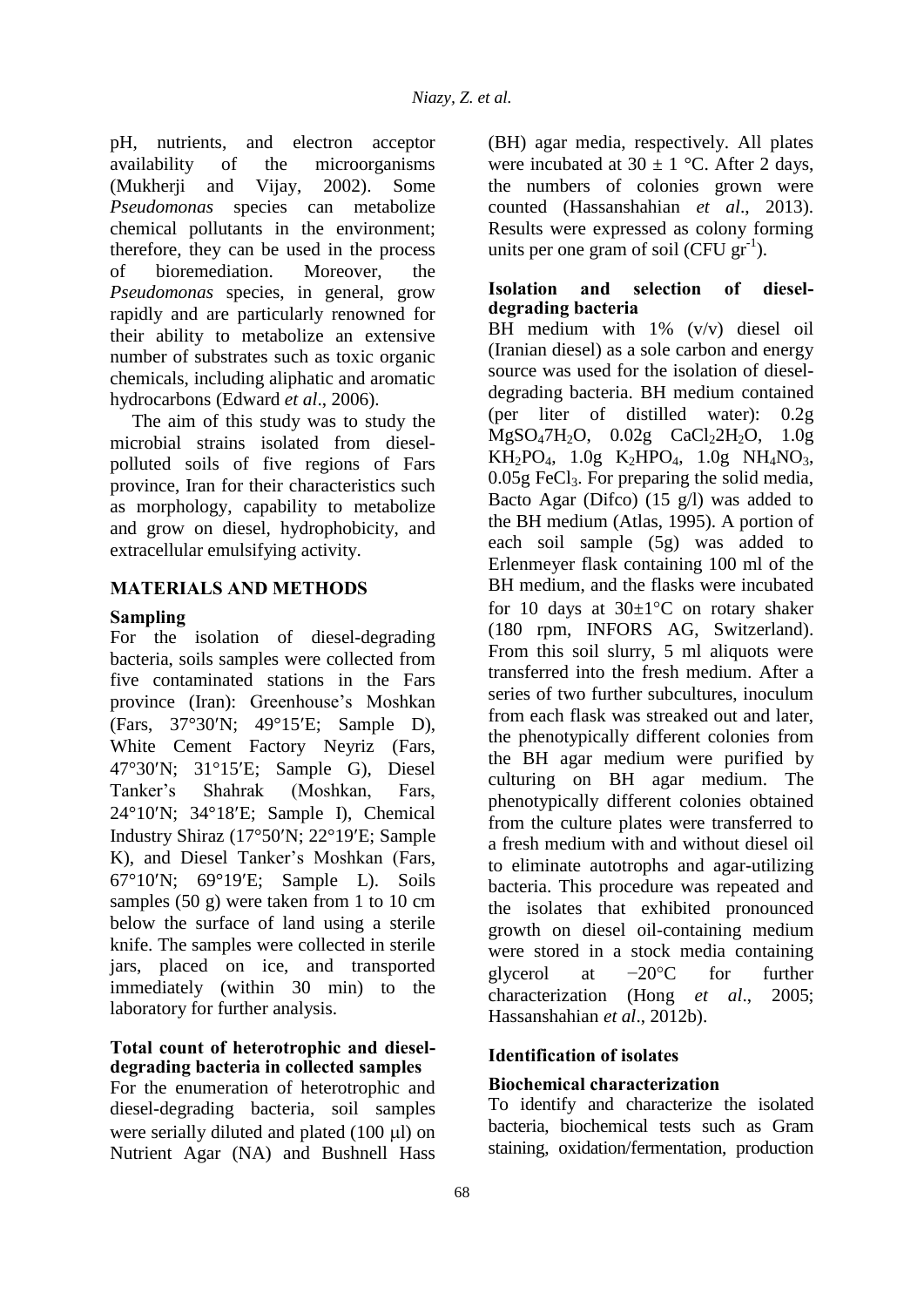of acid from carbohydrates, tests for oxidase and catalase activity, and production of gas were carried out according to the Bergey's manual of determinative bacteriology (Holt *et al*., 1998).

### **Molecular identification**

The taxonomic characterization of isolated strains was performed by analyzing 16S rRNA. Total DNA extraction of the isolated bacterial strains was performed by the *cetyl trimethyl ammonium bromide* (CTAB) method (Winnepenninckx *et al*., 1993). The bacterial 16S rRNA loci were amplified using the forward domainspecific bacterial primer, Bac27-F (5′- AGAGTTTGATCCTGGCTCAG-3′) and universal reverse primer Uni-1492R (5′- TACGYTACCTTGTTACGACTT-3′). The amplification reaction was performed in a total volume of 25 μl consisting, 2 mM MgCl<sub>2</sub> (1 μl),  $10 \times PCR$  reaction buffer (200 mM Tris; 500 mM KCl) (2.5 μl), 2 mM each dNTP (2 μl), 0.15 mM each primer (1 μl), 1U (0.5 μl) Taq DNA polymerase (Qiagen, Hilden, Germany), and 2 μl of template DNA (50 p). Distilled water (15 μl) was added to the reaction mixture.

Amplification for 35 cycles was performed in a GeneAmp 5700 (PE Applied Biosystem, Foster City, CA, USA) thermal cycler. The temperature profile for PCR was 95°C for 5 min (1 cycle), 94°C for 1 min, 72°C for 2 min (35 cycles), and 72°C for 10 min after the final cycle (Troussellier *et al*., 2005). PCR products were sequenced by Macrogen (Korea). Similarity rank from the Ribosomal Database Project (RDP) (Maidak *et al*., 1997) and FASTA Nucleotide Database Query were used to determine partial 16S rRNA sequences to estimate the degree of similarity to other 16S rRNA gene sequences. Analysis and phylogenetic affiliates of the sequences was performed according to the previously described protocols (Yakimov *et al*., 2006).

### **Growth and diesel oil removal assay**

The bacterial isolates were grown at  $30\pm1\textdegree C$ for 10 days on a rotary shaker (180 rpm INFORS AG, Switzerland). Growth curves of the isolates were routinely assessed indirectly by turbidity measurement at an optical density (OD) of 600 nm in a UV– visible spectrophotometer (Shimadzu UV-160, Japan) (Rahman *et al*., 2004).

The diesel oil removal assay was carried out by the addition of 5 ml of semilogarithmic culture to Erlenmeyer flasks containing 75 ml of nutrient broth medium and 15 ml of diesel oil and incubated at  $30 \pm 1$ <sup>o</sup>C for 10 days. The samples were compared with control, and the results were reported qualitatively (Nisha *et al*., 2013).

## **Extraction and analyses of residual diesel oil**

Qualitative– quantitative analysis of hydrocarbons was analyzed by a GC-FID Varian 3800 model (USA) equipped with a SE-54 capillary column  $(25m \times 0.32mm)$ and flame ionization detector (FID). Helium was used as the carrier gas (30 ml  $min^{-1}$ ). After acidification, the samples were extracted at room temperature on a shaking table by using dichloromethane  $(CH_2Cl_2, Sigma-Aldrich, Milan; 10\%$  v/v). This procedure was repeated three times, and the  $CH<sub>2</sub>Cl<sub>2</sub>$  phase was combined and treated with anhydrous sodium sulfate (Na2SO4, Sigma-Aldrich, Milan) to remove any residual diesel oil. The samples were then quantified according to the previously described protocol (Hassanshahian *et al*., 2014).

#### **Measure of emulsification activity and bacterial adhesion to hydrocarbon (BATH)**

The emulsification activity (E24) was determined by the addition of *n*hexadecane to an equal volume of cell-free culture broth and then mixing it with a vortex mixer for 2 min. The mixture was then allowed to stand for 24 h.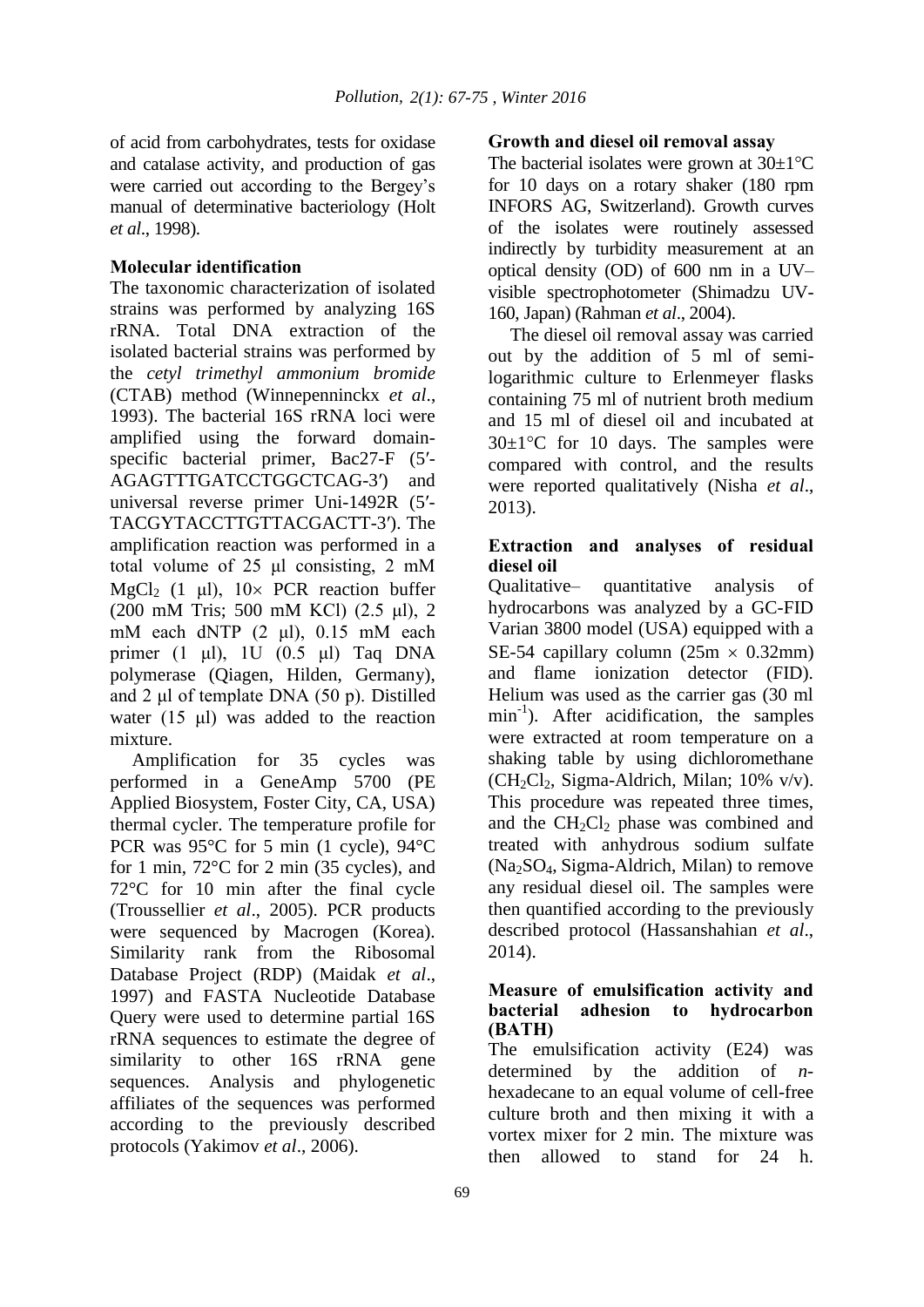Emulsification activity was determined as the percentage of height of the emulsified layer (mm) divided by the total height of the liquid column (mm). Furthermore, the BATH test at the oil-water interface was carried out according to the procedure of Pruthi and Cameotra (1997).

#### **Growth of selected strains on different concentrations of diesel oil**

The effect of different concentrations of diesel oil on the growth of selected bacterial strains was measured. For this purpose, BH medium was supplemented with various concentrations of diesel oil  $(1, 1)$ 2.5, 4, and 5.5%). The flasks were incubated for 10 days at 30±1°C on a rotary shaker, operating at 180 rpm (Shaker INFORS AG, Switzerland). Growth was routinely assessed indirectly by turbidity measurement at  $OD_{600 \text{ nm}}$  in a UV-visible spectrophotometer (Shimadzu UV-160, Japan) (Hassanshahian *et al*., 2012a).

### **RESULTS AND DISCUSSION**

## **The quantity of heterotrophic and dieseldegrading bacteria in collected samples**

The quantity of heterotrophic and dieseldegrading bacteria was determined in all soil samples. As shown in Table 1, soil sample indicated as "I" has the greatest number of diesel-degrading bacteria (94 × 10<sup>4</sup> CFU gr<sup>-1</sup>) compared to all soil samples. The highest quantity for heterotrophic bacteria relate to soil sample named "G"  $(119 \times 10^6 \text{CFU gr}^{-1}).$ 

**Table 1. Enumeration (CFU gr-1) of heterotrophic and diesel oil-degrading bacteria present in soil samples in study** 

| sample | <b>Quantity of diesel</b><br>oil degrader<br>bacteria (CFU gr <sup>-1</sup> ) | <b>Quantity of</b><br>heterotrophic<br>bacteria (CFU gr <sup>-1</sup> ) |
|--------|-------------------------------------------------------------------------------|-------------------------------------------------------------------------|
| D      | $25 \times 10^{4}$                                                            | $86\times10^{4}$                                                        |
| G      | $100 \times 10^{3}$                                                           | $119\times10^{6}$                                                       |
| I      | $94\times10^{4}$                                                              | $20 \times 10^5$                                                        |
| K      | $119\times10^{3}$                                                             | $130\times10^{4}$                                                       |
| L      | $80\times10^{3}$                                                              | $60\times10^{4}$                                                        |

It is necessary to study the diesel degradation abilities of microbes to clear oil contamination in soil. Bacteria are the main agents responsible for the degradation of diesel fuel. This research describes the study on the isolation and characterization of diesel-degrading bacterial strains from contaminated soils (Marchal *et al*., 2003).

Diesel- degrading bacteria have been isolated from different environments such as wastewater and oil-contaminated soils. For example, Nisha *et al.* (2013) isolated diesel-degrading bacteria from Ernakulum District in India. They concluded that five bacterial strains isolated in their research may be useful in bioremediation of sites that are highly contaminated with diesel oil. Zanaroli *et al*. (2010) characterized two diesel- degrading microbial consortia from petrochemical wastewater in Italy. These consortia belong to the genera *Acinetobacter* and *Pseudomonas.*

### **Isolation and identification of diesel oil degrading bacteria**

Twenty one diesel-degrading bacteria were isolated from enrichment soil cultures that were established at  $30 \pm 1$ °C for 2 weeks. From a total of 21 isolates, 6 isolates (L1, I2, D1, D2, G1, and K3) that showed highest growth rate in diesel oil-containing medium were selected for further study. These strains were first identified using classical biochemical tests (Table 2). According to Table 2, only strain L1 and K3 present motility. We amplified and sequenced the 16S rRNA gene and compared them to the database of known 16S rRNA sequences to identify the molecular characteristics of the isolates. The result shows that the isolated bacterial strains G1, L1, I2, D1, and D2 belonged to *Pseudomonas aeruginosa*, whereas strain K3 belonged to *Pseudomonas fragi*. The sequences of these strains were submitted to gene sequence database at the National Center for Biotechnical Information (NCBI). Gene bank ID of these strains in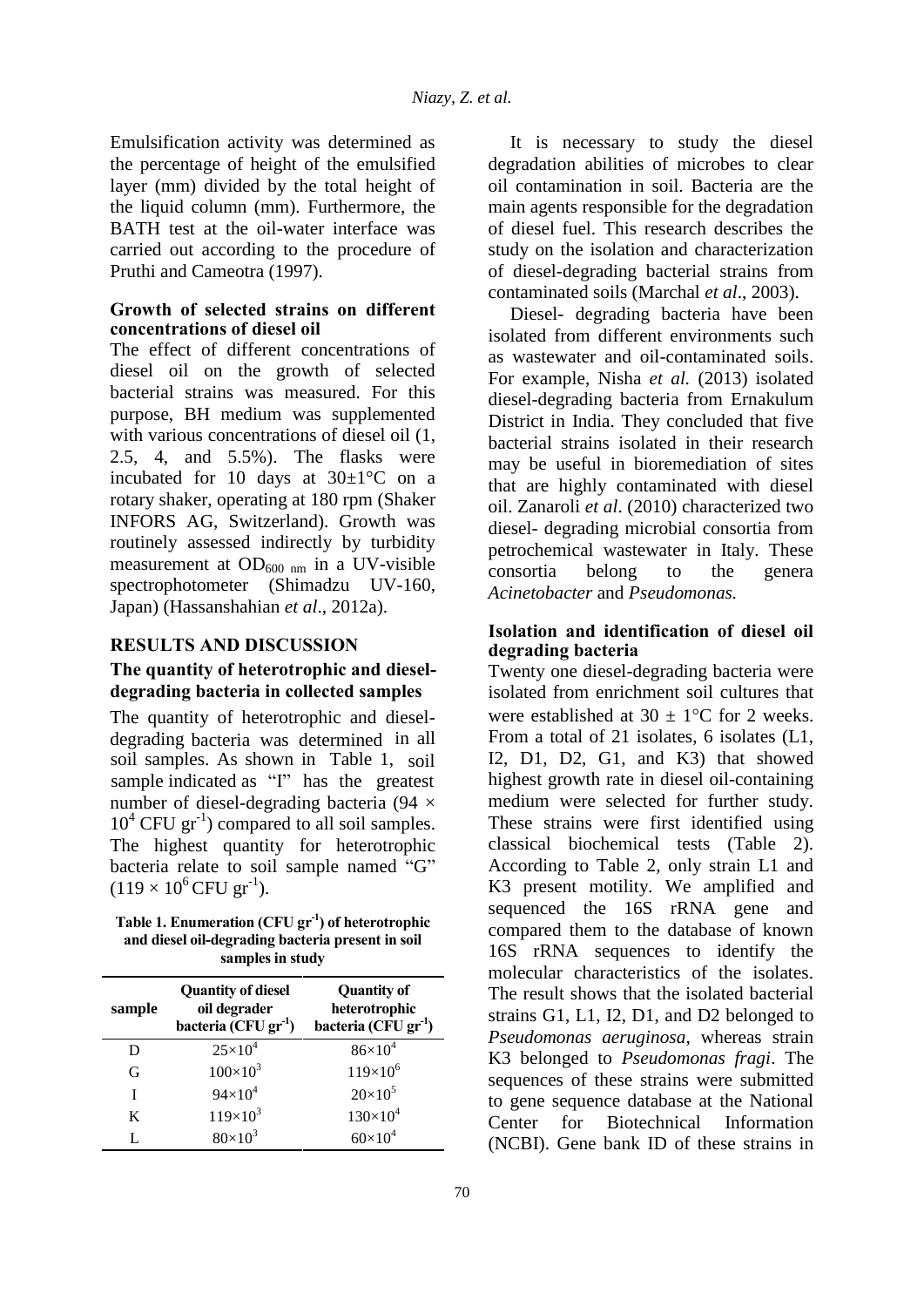NCBI is as follows: LK391625 (strain I2), LK391626 (strain G1), LK391631 (strain D1), LK391632 (strain L1), and LK391633

(strain D2). Figure 1 shows the phylogenic tree of these bacteria.

| <b>Biochemical test</b> |     | 12  | D1    | D <sub>2</sub> | G1 | К3     |
|-------------------------|-----|-----|-------|----------------|----|--------|
| Motility                | +   |     |       |                |    |        |
| $H2S$ production        |     |     |       |                |    |        |
| Indole test             |     |     |       |                |    |        |
| Glucose fermentation    |     |     |       |                |    |        |
| Catalase                |     |     |       |                |    |        |
| Oxidase                 |     |     |       |                |    | $^{+}$ |
| O/F                     | -/- | -/- | $-/-$ | $-/-$          |    |        |
| Gas production          |     |     |       |                |    |        |

**Table 2. Biochemical identification of isolated strains** 



**Fig. 1. Phylogenetic tree of 16S rDNA sequences of the bacterial isolates obtained from contaminated soils. The tree was constructed using sequences of comparable region of the 16S rDNA gene sequences available in public databases. Neighbour-joining analysis using 1,000 bootstrap replicates was used to infer tree topology. The bar represents 0.1% sequence divergence. Sequenced data showing the location of selected isolated strains.** 

*Pseudomonas* strains have been previously described in various researches as diesel- degrading bacteria. For example, Hong *et al*. (2005) isolated *P. aeruginosa*  IU5 from oil-contaminated soil in Korea and identified it as diesel-degrading bacterium. This strain degraded up to 60% of the applied diesel (8,500 mg/kg) over 13 days in a soil-slurry phase. Furthermore, Shukor *et al*. (2009) characterized a *Pseudomonas* diesel-degrading strain from Antarctica that can grow optimally between 10 and 15 $\degree$ C, pH 7.0, and 3.5% (v/v) diesel. In our study, 21 bacterial strains capable of diesel oil degradation were isolated. Among them, 6 strains that showed high growth rate and dieseldegradation potential were selected and identified by 16S rRNA sequence analysis.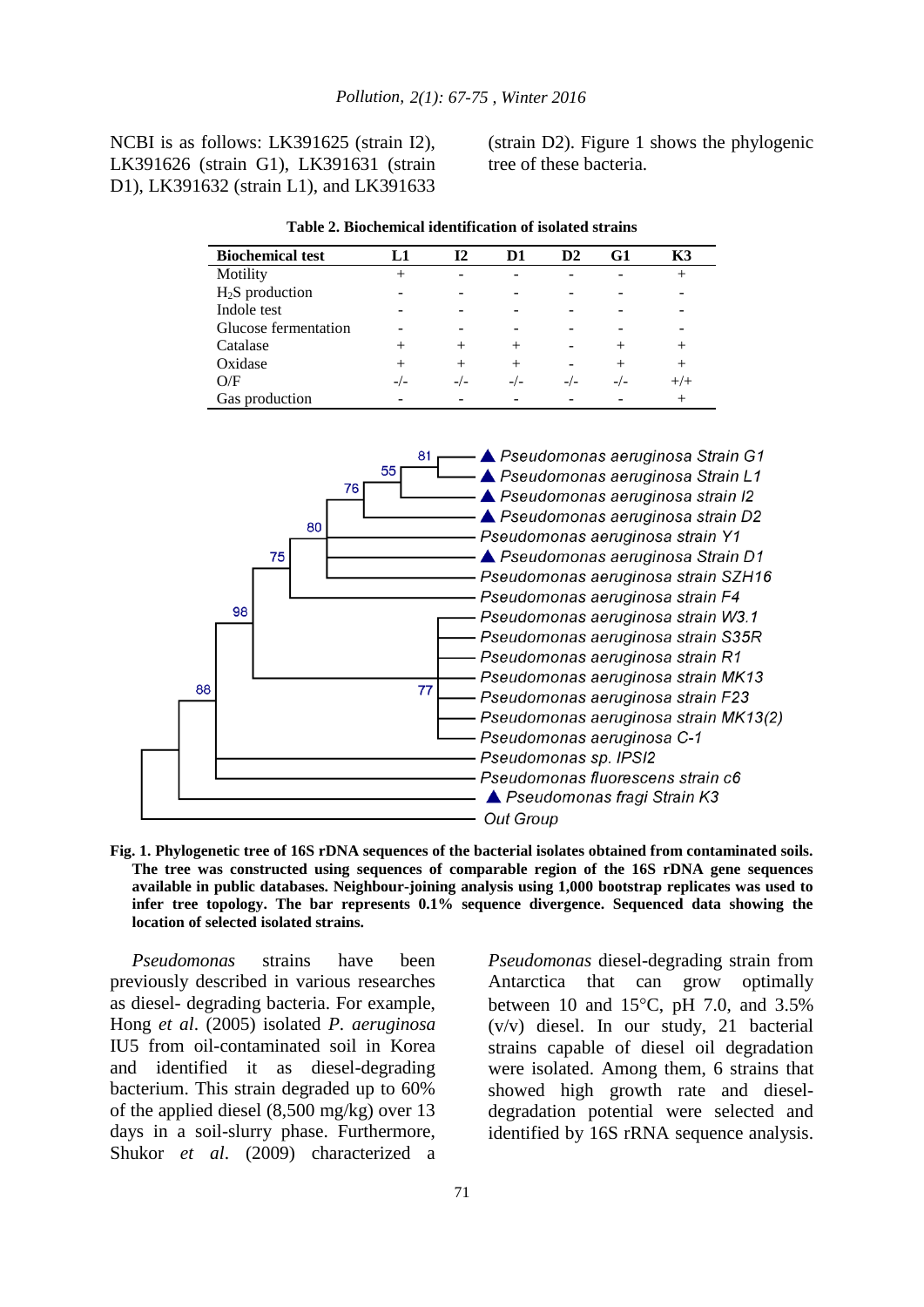We found that these strains belonged to the genus *Pseudomonas*.

Phylogenetic tree of 16S rRNA sequences of the bacterial isolates obtained from the contaminated soils of Fars province, Iran. The tree was constructed using sequences of comparable region of the 16S rRNA gene sequences available in public databases. Neighbor-joining analysis using 1,000 bootstrap replicates was used to infer tree topology. The bar represents 0.1% sequence divergence. The sequenced data showing the location of selected isolated strains.

### **Growth rate and diesel oil removal by strains**

All bacterial strains were grown in 1% (v/v) diesel oil for 1 week with shaking. After 1 week, the microbial growth and diesel oil biodegradation were analyzed using GC. As reported in Table 3, all strains except D1, have the high percentage of diesel oil biodegradation, although strain I2 has the highest growth and diesel oil degradation  $(-88%)$  capacity between all isolated strains. The GC chromatograms

for all strains were compared with the chromatograms with the blank that were used to estimate the percentages of diesel oil degradation. Table 3 shows that strain I2 has the highest diesel oil degradation capacity whereas strain D1 showed the lowest. Other investigators, over a period of 10 days of culture, have found 80% (Nikhi *et al*., 2013) and 50% (Mukherji and Vijay, 2002) diesel degradation capacity.

### **Emulsification activity (E24%) and BATH in diesel-degrading bacteria**

The results of emulsification activity and BATH test are shown in Table 4. According to this table, diesel-degrading bacterial strains have good emulsification and hydrophobicity characteristics. Strain I2 showed the best emulsification activity, whereas strain G1 showed the best hydrophobicity. In general, there was a direct relationship between emulsification activity and diesel oil biodegradation capacity. Strain I2 had high emulsification activity; therefore, it may be possible to have a better diesel oil biodegradation capacity.

| <b>Strain</b>  | <b>Qualitative degradation</b> | Value of O.D600 | Rate of diesel oil removal $(\% )$ |
|----------------|--------------------------------|-----------------|------------------------------------|
| Ll             |                                | 1.911           | 42                                 |
| K3             | $++ +$                         | 1.114           | 76                                 |
| D1             | $+ +$                          | 1.602           | 32                                 |
| D <sub>2</sub> | $++$                           | 1.440           | 63                                 |
| G1             | $++ +$                         | 1.663           | 48                                 |
| 12             |                                | 2.054           | 88                                 |

**Table 3. Growth and diesel oil removal by** *Pseudomonas* **strains. All strains were cultured in Bushnell Hass (BH) agar medium with diesel oil (1%) with shaking (180 rpm) for 1 week at 30**  $\pm$  **1 °C.** 

**Table 4. Emulsification activity (E24%) and bacterial cell surface hydrophobicity (measured as bacterial adhesion to hydrocarbons, BATH %) in isolated strains of the genus** *Pseudomonas*

| <b>Strain</b>  | <b>Emulsification activity (E24%)</b> | Cell surface hydrophobicity (BATH%) |
|----------------|---------------------------------------|-------------------------------------|
|                | 46                                    | 6.                                  |
| K <sub>3</sub> | 56                                    | 39                                  |
| D1             | 30                                    | 76                                  |
| D <sub>2</sub> |                                       |                                     |
| G1             | 49                                    | 83                                  |
|                |                                       | 69                                  |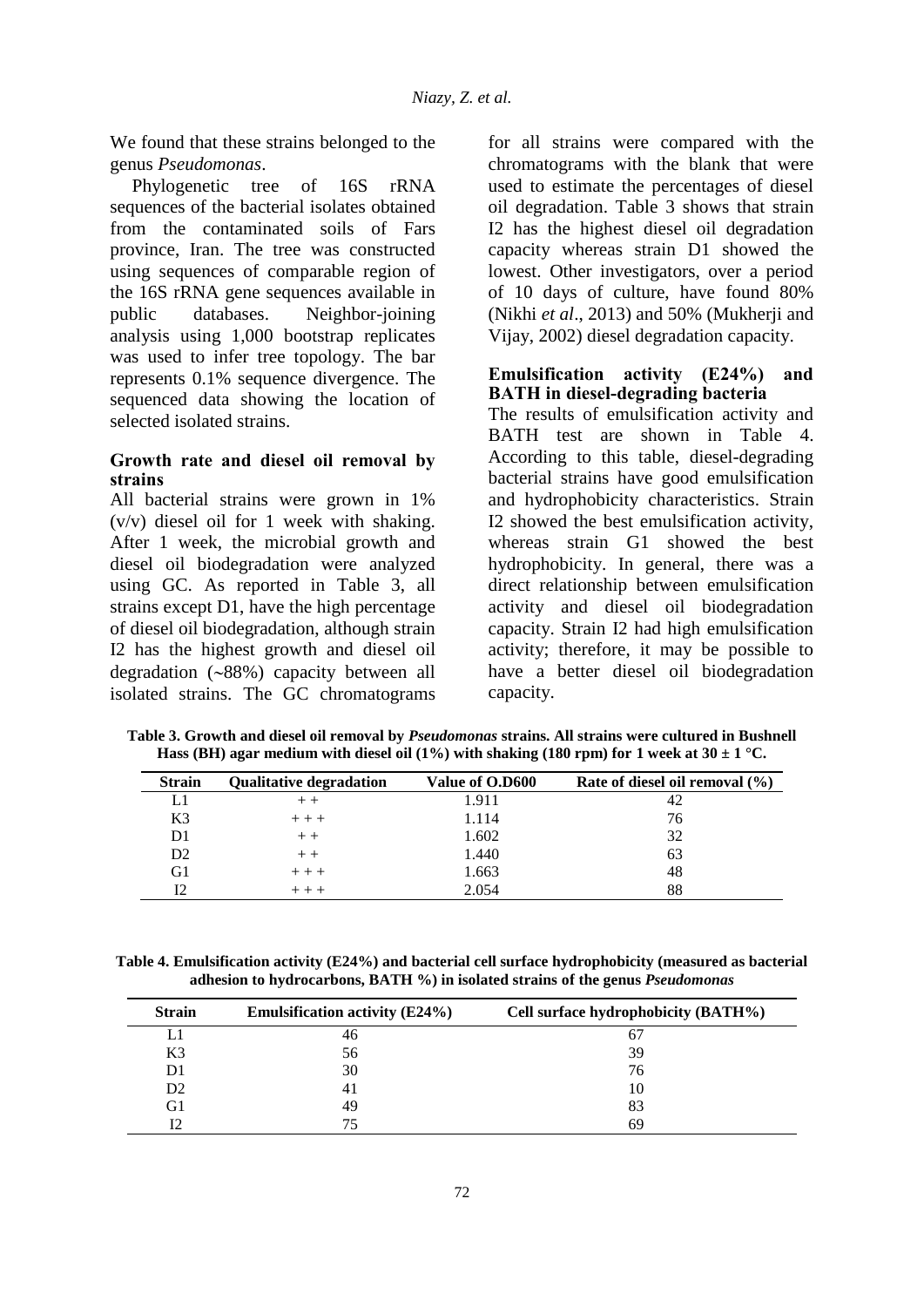The miscibility of diesel oil in water is less (Marchal *et al*., 2003). Therefore, it is supposed that bacteria must have some mechanisms to take up and use this hydrophobic substrate for energy and metabolism. Moreover, the cell surface hydrophobicity and concomitant production of emulsifier may be the two mechanisms for better uptake and degradation of diesel oil in liquid solution. The results of this study indicate that there is a direct relationship between cell surface hydrophobicity and emulsification activity for diesel oil biodegradation. Because strain I2 has high cell surface hydrophobicity and emulsification activity, its diesel oil degradation capacity is more than the other strains. This demonstrates that when a bacterial strain has high cell surface hydrophobicity, it can produce more emulsifier that will in turn enhance diesel oil biodegradation. In our previous study (Hassanshahian and Emtiazi, 2008), we reported a clear correlation between emulsification activity, bacterial cell adherence to hydrocarbon, and growth rate of the crude oil-degrading bacteria in crude oil media.

#### **The effect of different concentrations of diesel oil on the growth rate of selected bacterial strains**

For determining the effect of various concentrations of diesel oil on bacterial growth, four strains (D1, G1, L1, and K3) were selected and grown in different concentrations of diesel oil (1, 2.5, 4, and 5.5%, v/v) and then the absorbance was read at 600 nm for each strain. As shown in Figure 2, when the concentrations of diesel oil were increased, the growth rates of the bacteria decreased. For example, strain L1 showed an OD of 0.9 in 1% diesel oil; however, this value decreased to 0.3 in 5.5% diesel oil. The concentration of diesel oil that allowed the maximum growth of bacteria was different for different strains. For example, strains D1 and G1 showed maximum growth in 4% diesel oil, whereas strains L1 and K3 had maximum growth at 2.5% diesel oil. The lowest growth in different concentration of diesel oil in all bacterial strains belonged to strain K3 with an OD of 0.1 at 5.5% diesel oil.



**Fig. 2. Measurement of microbial abundance [as Optical Density (OD) at 600 nm] in** *Pseudomonas* **strains (D1, G1, L1, and K3) during growth with different diesel oil concentrations (from 1 to 5.5%). All strains were grown for 10 days at**  $30 \pm 1$ **°C**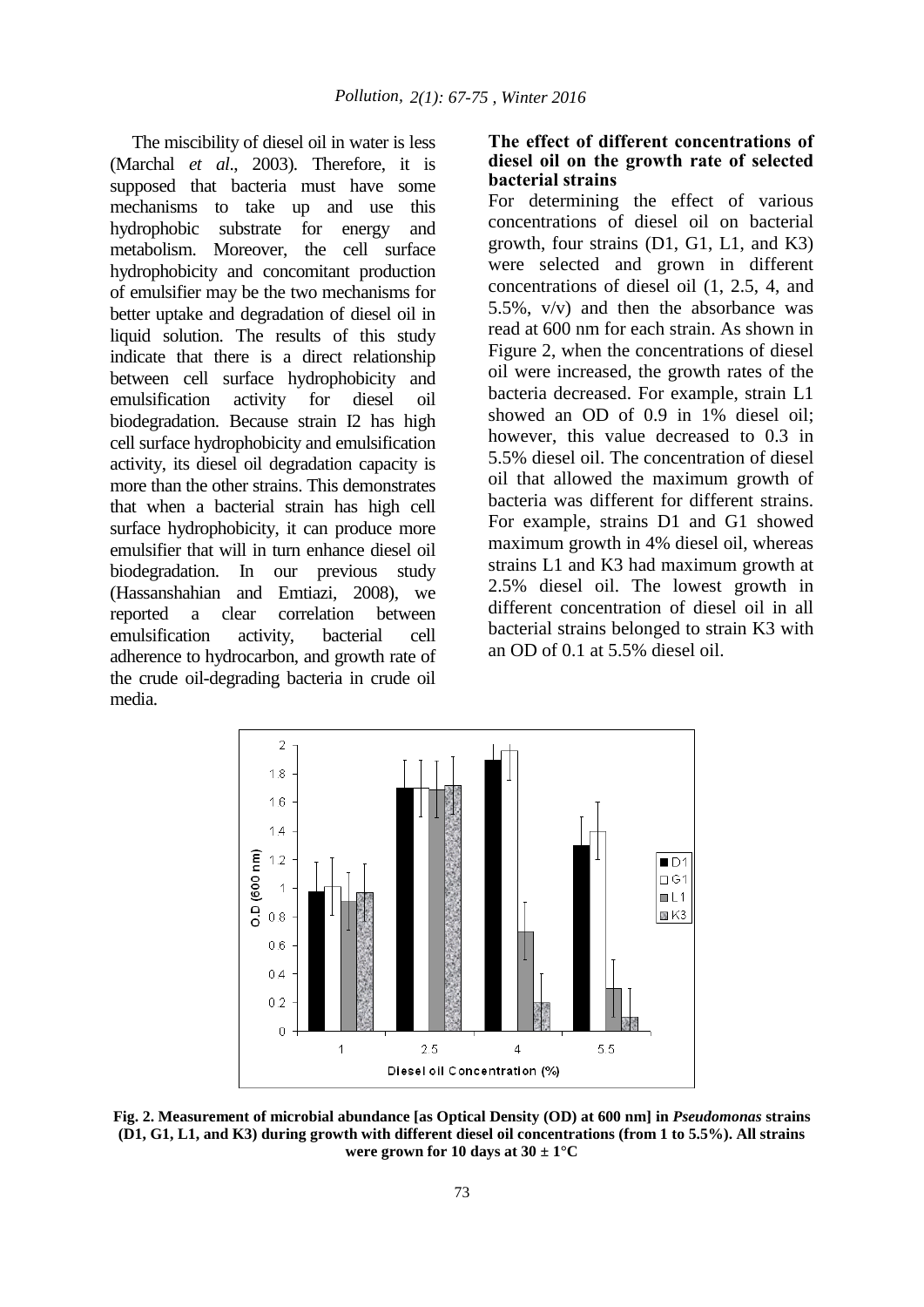Most researchers have studied biodegradation of diesel oil in concentrations less than 4% in liquid system (Marchal *et al*., 2003). In this study, 1 to 5.5% diesel oil was tested on the growth of isolated strains. When the concentration of diesel oil increases, the growth rate of bacteria decreases; however, this decrease is not the same for all strains. The optimum concentration of diesel oil to grow was between 2.5 and 4%.

### **CONCLUSION**

In this study, the removal of diesel oil by selected isolated bacterial strains was studied. After 1 week of culture at  $30\pm1^{\circ}$ C. diesel oil concentration decreased by approximately 50% by all strains; however, two strains had more degradation capacity (more that 70%).

The results described in this paper show that diesel-degrading bacteria have more diversity and ability for biodegradation in soils of Iran. In particular, *Pseudomonas*  genus has more potential for degradation of diesel oil that was established in this research. Furthermore, we showed a correlation between emulsification activity, bacterial cell adherence to hydrocarbon, and growth rate of the isolated bacteria in diesel-containing medium. By applying these bacteria for bioremediation purposes, we can manage diesel oil contamination.

#### **ACKNOWLEDGMENTS**

This work was financially supported by Shahid Bahonar University of Kerman.

#### **REFERENCES**

Atlas, R. M. (1995). Handbook of Media Environmental Microbiology. (CRC Press; London)

Edward, R. B., Moore, Brian, J., TindaIl, Victor, A. P., Martins, D., Dietmar, H., Pieper, J., Norberto, J. and Palleroni., A. (2006). Prokaryotes. 6, 646–703.

Hasanshahian, M. and Emtiazi, G. (2008). Investigation of alkane biodegradation using the microtiter plate method and correlation between biofilm formation, biosurfactant production and crude oil biodegradation. Int. Biodeterioration. Biodegrad., 62, 170-178.

Hassanshahian, M., Ahmadinejad, M., Tebyanian, H. and Kariminik, A. (2013). Isolation and characterization of alkane degrading bacteria from petroleum reservoir waste water in Iran (Kerman and Tehran provenances). Mar. Pollut. Bull., 73, 300-305.

Hassanshahian, M., Emtiazi, G. and Cappello, S. (2012b). Isolation and characterization of crude-oildegrading bacteria from the Persian Gulf and the Caspian Sea. Mar. Pollut. Bull., 64, 7-12.

Hassanshahian, M., Emtiazi, G., Caruso, G. and Cappello, S. (2014). Bioremediation (bioaugmentation/biostimulation) trials of oil polluted seawater: A mesocosm simulation study. Mar. Environ. Res., 95, 28-38.

Hassanshahian, M., Tebyanian, H. and Cappello, S. (2012a). Isolation and characterization of two crude-oil degrading yeast strains, *Yarrowia lipolytica* PG-20 and PG-32 from Persian Gulf. Mar. Pollut. Bull., 64, 1386-1391.

Hess, A., Zarda, B., Hahn, D., Haner, A., Stax, D., Hohener, P. and Zeyer, J. (1997). In situ analysis of denitrifying toluene and m-xylene degrading bacteria in a diesel fuel contaminated laboratory aquifer column. Appl. Environ. Microbiol., 63 (6), 2136–2141.

Holt, S.G., Kriey, N.R., Sneath, P.H.A., Staley, J.T. and Williams, S.T. (1998). Bergy's Manual of Determinative for Bacteriology. (Williams and Wilkins, New York)

Hong, J.H., Kim, J., Choi, O.K., Cho, K-S. and Ryu, H. W. (2005). Characterization of a diesel degrading bacterium, *Pseudomonas aeruginosa* IU5, isolated from oil-contaminated soil in Korea. World J. Microbiol. Biotechnol., 21, 381–384.

Lee, M., Kim, M.K., Singleton, I., Goodfellow, M. and Lee, S-T. (2006). Enhanced biodegradation of diesel oil by a newly identified Rhodococcus baikonurensis EN3 in the presence of mycolic acid. J. Appl. Microbiol., 100, 325–333.

Maidak, B.L., Olsen, G.J. and Larsen, N. (1997). The RDP ribosomal database project. Nucleic Acids Res., 25 (109–1), 11.

Marchal, R., Penet, S., Solano-Serena, F. and Vandecasteele, J.P. (2003). Gasoline and Diesel Oil Biodegradation. Oil & Gas Scienc. Technol., 58 (4), 441-448.

Mukherji, S. and Vijay, A. (2002). Critical issues in bioremediation of oil and tar contaminated sites. In: Proceedings of the International Conference on Advances in Civil Engineering, Civil Eng. Dept., IIT Kharagpur, India, 507–516.